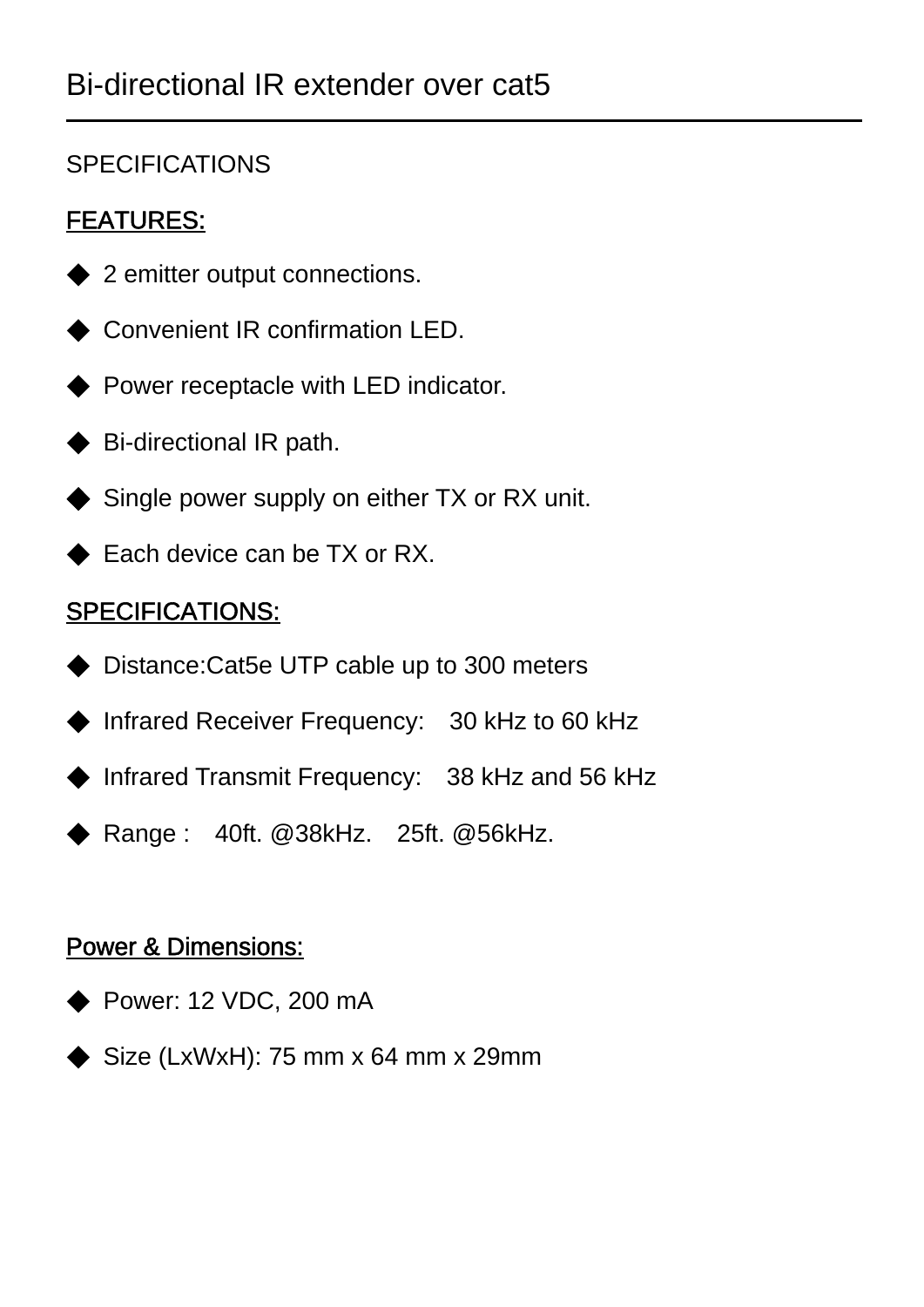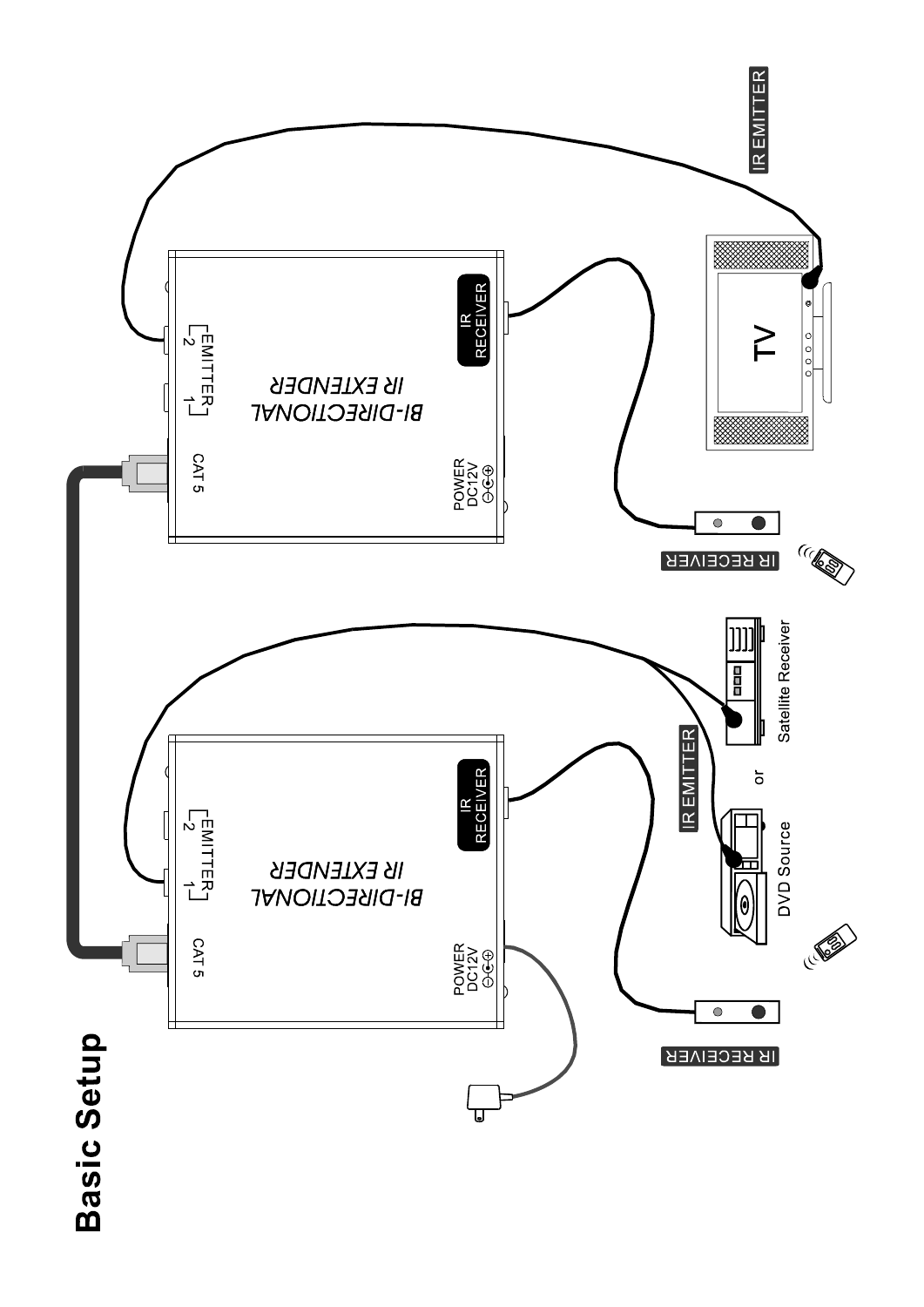#### Features

- 1. CFL friendly–allows installations in areas with compact fluorescent lighting. Works in most lighting environments.
- 2. Blue IR confirmation LED.
- 3. Wide band IR receives IR from many types of remotes.
- 4. Self-adhesive tape for quick and easy fixing on any flat surface.
- 5. 3 meters cable with 3.5mm stereo mini-plug.

### Specifications